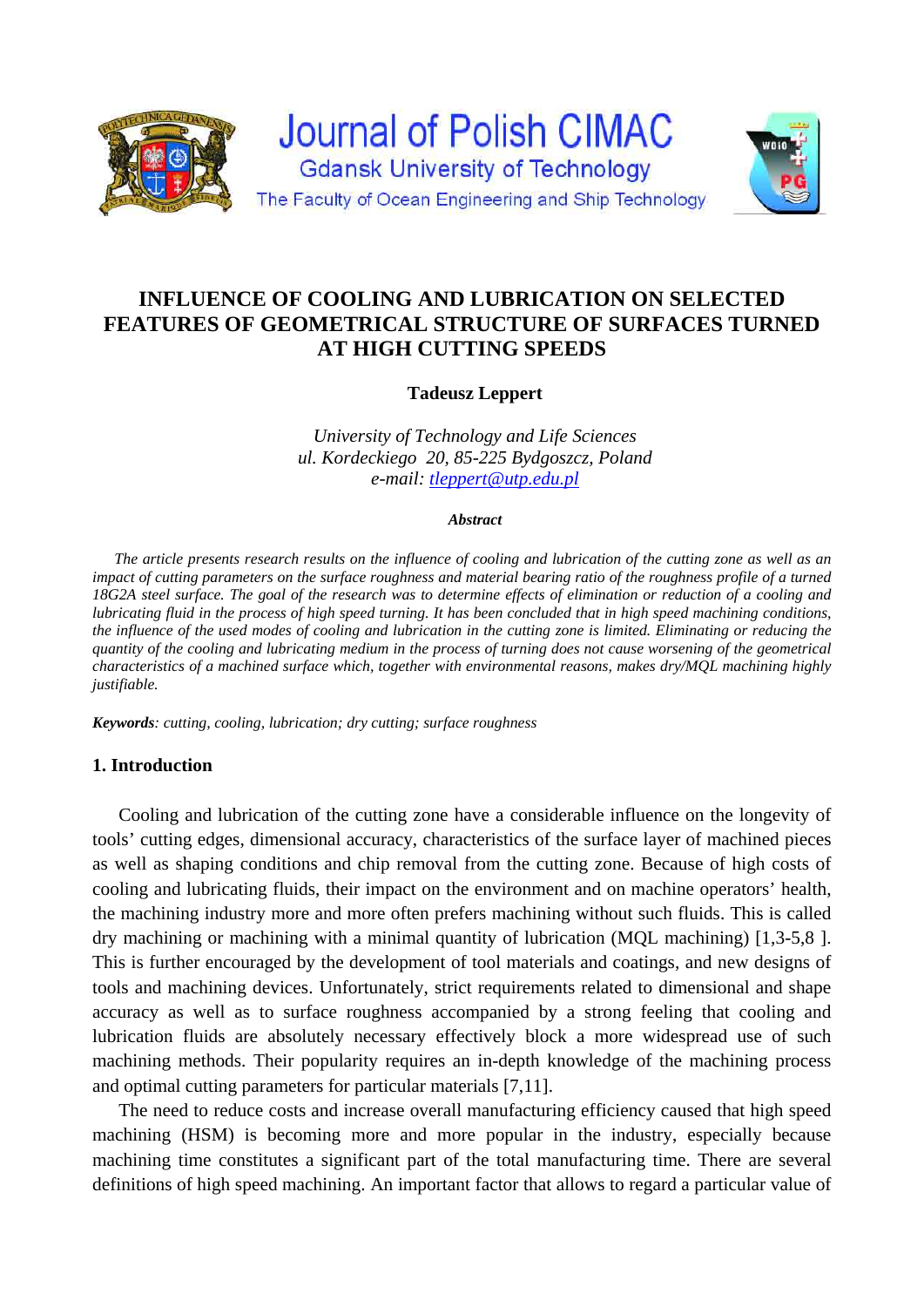the cutting speed as high speed machining is a type and characteristics of the machined material [6]. This type of machining has many advantages: high efficiency of removing machining allowance, higher quality of the machined surface, shorter manufacturing time, decreased cutting force, more effective thermal energy transfer through chip removal, decreased deformation of the machined piece and others [10,11,12].

The fact that comparative studies into the influence of cooling and lubrication modes on the geometrical characteristics of surfaces machined at high cutting speeds are far and between justifies the presented research. Its primary aims were to determine the influence of eliminating the cutting fluid (dry machining) or reducing its quantity (MQL) on selected characteristics of the geometrical structure after turning 18G2A steel and to compare these values with those after machining with emulsion.

## **2. Experimental procedure**

The research was performed on a CNC turning machine made by A. Monforts Werkzeugmaschinen GmbH & Co, type RNC 400 with the primary drive of 18.5 kW. The machined piece (turned longitudinally) was a pipe made of 18G2A construction steel of higher quality, 75 mm in diameter with a wall thickness of 10 mm and a length of 150 mm. The pipe had 10 mm measurement zones. The choice of steel was dictated by its narrow limits of carbon and manganese content as well as low quantities of impurities, mainly silicon and phosphorus. The chemical composition is shown in table 1.

*Tab.1. Chemical composition of 18G2A steel (PN-H 74245:1996)* 

| $\sqrt{2}$<br>◡ | Mn  | $\sim$<br>$\mathbf{S}1$ | D           | ມ           | ∪r          | Ni          | Mo | W                        | AI.        |            |
|-----------------|-----|-------------------------|-------------|-------------|-------------|-------------|----|--------------------------|------------|------------|
| 0,2             | 1,5 | $0,2-0,5$               | max<br>0,04 | max<br>0,04 | max<br>0,03 | max<br>0.03 |    | $\overline{\phantom{0}}$ | $max\ 0.2$ | $max\ 0.3$ |

The following modes of cooling and lubrication were used:

 $-S$  – no cutting fluid, dry,

- MQL – minimal lubrication with oil fog quantity of 0,014 mm<sup>3</sup>/s,

-E – 14% cutting fluid, based on Super Oil EP emulgating oil by Oilcom, designed for steel and cast iron machining with a 0,07 dm<sup>3</sup>/s flow,

The oil fog was made from Acu-Lube LB8000 vegetable oil with a Minibooster MBII device by Acu-Lube (fig.1).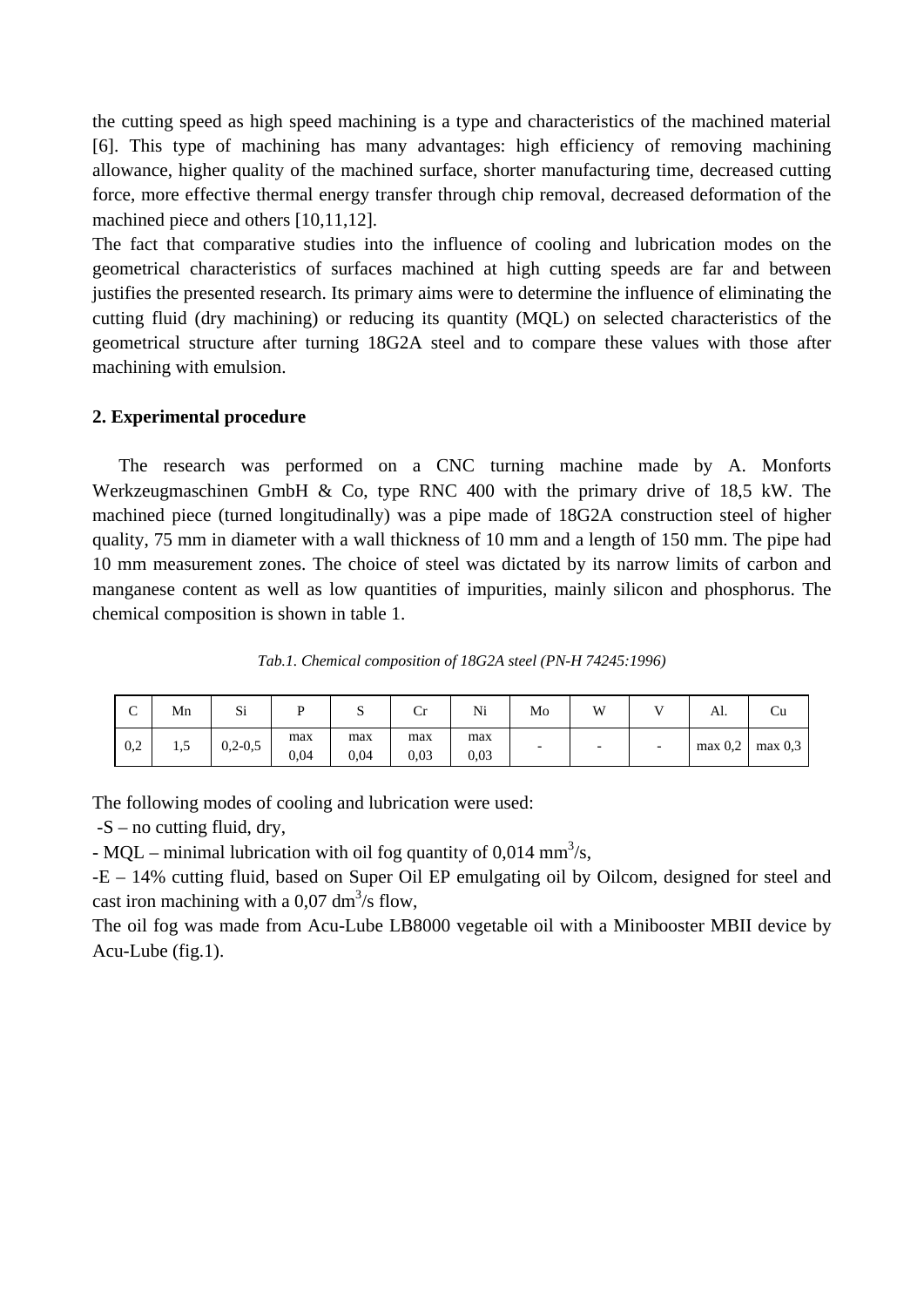

*Fig. 1. Workplace, 1- machine, 2- Minibooster II oil fog generator* 

The cutting tool used in the research was MSS 2525–12-EB produced by Mikrona, with oil fog access channels and interchangeable SNMG 120408TF cutting edges by ISKAR. The edge geometry:  $\gamma_0 = 5^0$ ,  $\alpha_0 = 10^0$ ,  $\chi_r = 45^0$ ,  $\lambda_s = 0^0$ ,  $r_s = 0.8$  mm, covered with TiAlN and TiN coating by means of the PVD method.

The turning tests were performed with a complete static program [9] with changeable cutting speed and feed with three value levels and a permanent cutting depth  $a_p$  1 mm. The values assigned to the cutting parameters are presented in table 2.

| sample<br>N <sub>o</sub> |      | 2    | 2    |      |      | 6    |      | 8    |      |
|--------------------------|------|------|------|------|------|------|------|------|------|
| $v_c$<br>m/min           | 418  |      |      |      | 511  |      | 581  |      |      |
| mm/rev                   | 0,08 | 0,15 | 0,30 | 0,08 | 0,15 | 0,30 | 0,08 | 0,15 | 0,30 |

*Tab. 2. Working conditions* 

The analysis of the influence of cooling and lubrication modes in the cutting zone on the geometrical structure of the machined surface was performed based on measurements of the *Ra* parameter and material bearing ratio curves of the surface roughness. The measurements were made on a Hommelwerke T2000 profilographometer, with a M1 DIN-4777 filter and a TK300 sensor with the following parameters: measuring range: 20 µm, measured length: 4,8 mm, elementary measuring length: 0,8 mm, measuring speed: 0,50 mm/s. The measurements were repeated 5 times and mean values were calculated.

### **3. Results and discussion**

The results shown in fig. 2 reveal a significant influence of the cooling and lubrication modes of the cutting zone on the measured characteristics of the geometrical structure of the machined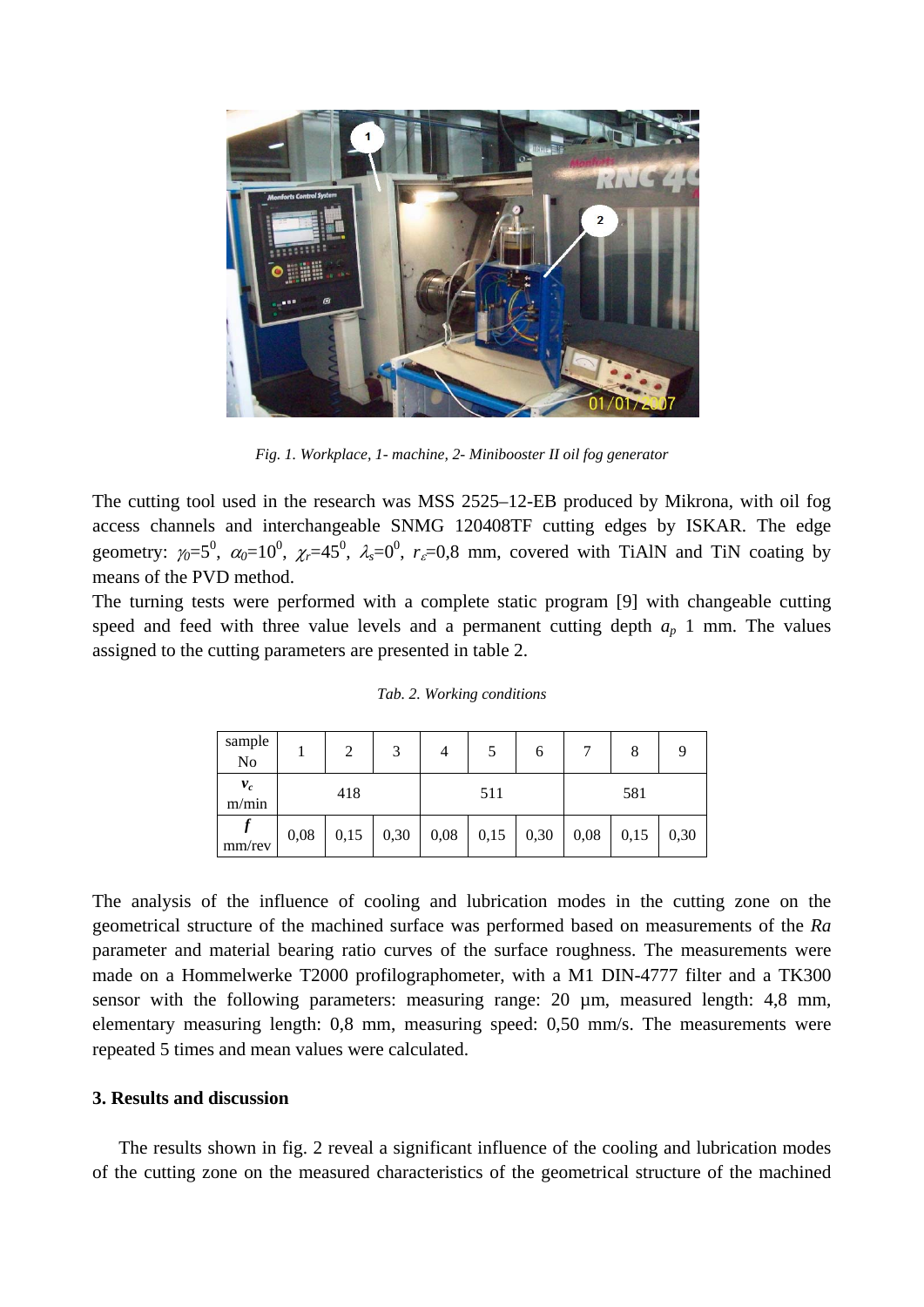surface, which depended on the employed cutting parameters. In turning at a low feed rate (*f*=0,08 mm/rev), the influence of cooling and lubrication on the surface roughness was limited. Eliminating the emulsion led to slight decrease of the *Ra* parameter value, compared with turning with emulsion whereas the application of MQL resulted in the lowest value of the surface roughness (*Ra*=0,37 µm). Along with an increase of the feed rate, the diversification of the *Ra* value increased, depending on the cooling and lubrication mode with the relation of the interaction between the conditions of cooling and lubrications maintained. The greatest differences in the values of the *Ra* parameters, depending on the cooling and lubrication in the cutting zone, appeared in turning at a feed rate of *f*=0,30 mm/rev. The limited diversity of the surface roughness values, depending on the cooling and lubrication mode, may have resulted from hindered access of the emulsion/oil fog to the cutting zone at high cutting speeds [4,6]. The lowest values of the *Ra* parameter after MQL turning may have come from decreased friction between the moving edge and machined piece surfaces and better conditions of chip creation and removal. The increased roughness after turning with emulsion, compared with dry turning may have resulted from the cooling action of the emulsion which decreased plastic properties of the material with the decrease of the temperature.



*Fig. 2. Influence of cooling and lubrication mode surface layer roughness* 

Out of all the cutting parameters, the greatest influence on the increase of the *Ra* parameter was exerted by the feed rate (fig. 3). The relations between the cooling and lubrication mode and the surface roughness as the feed rate increased showed that the increase in the *Ra* parameter value was conditioned by kinematic-stereometric impression of the cutting edge on the machined surface. The influence of the cutting speed on the surface roughness when the speed changed from 423 to 581 m/min was insignificant, which points to relatively comparable cutting conditions in the used range of cutting speeds.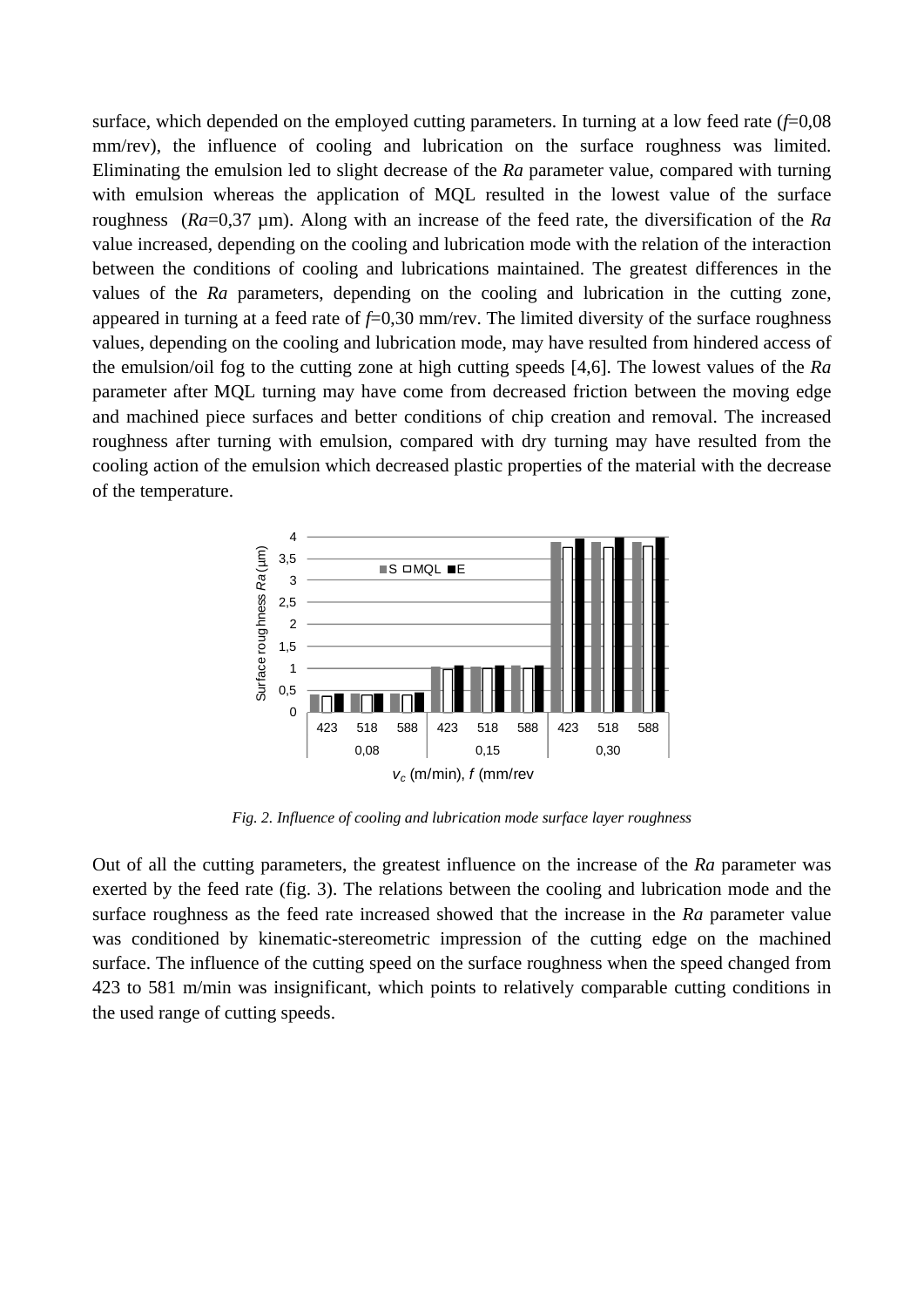

*Fig. 3. Influence of cutting speed and feed rate on surface layer roughness in MQL turning* 

The material bearing ratio is also of great importance due to functional characteristics of the machined surface [2]. The performed research did not reveal any significant influence of the cooling and lubrication mode on the bearing ratio curves and bearing ratio itself in the used range of cutting parameters (fig. 4). Only after turning at a speed of 581 m/min and a feed rate of 0,08 mm/rev (fig. 4a) was it clearly observed that the Abbot-Fireston curve became more diversified. The greatest bearing ratio was observed in surfaces machined in the MQL mode. The height of the roughness profile above the roughness core was smaller than that after turning dry and with emulsion. This points to a greater resistance of the surface layer to wear. A similar shape of the Abbott-Fireston curve was observed after turning with emulsion. The surfaces machined dry had a lower material bearing ratio than the ones mentioned above. The heights above and below the roughness core were greatest and pointed to a lower resistance to wear as well as a greater ability to hold fluid in micro pits below the roughness core. With an increase of the feed rate, the bearing ratio of the machined surfaces decreased and the differences in the shape of the Abbott-Fireston curve became less obvious.

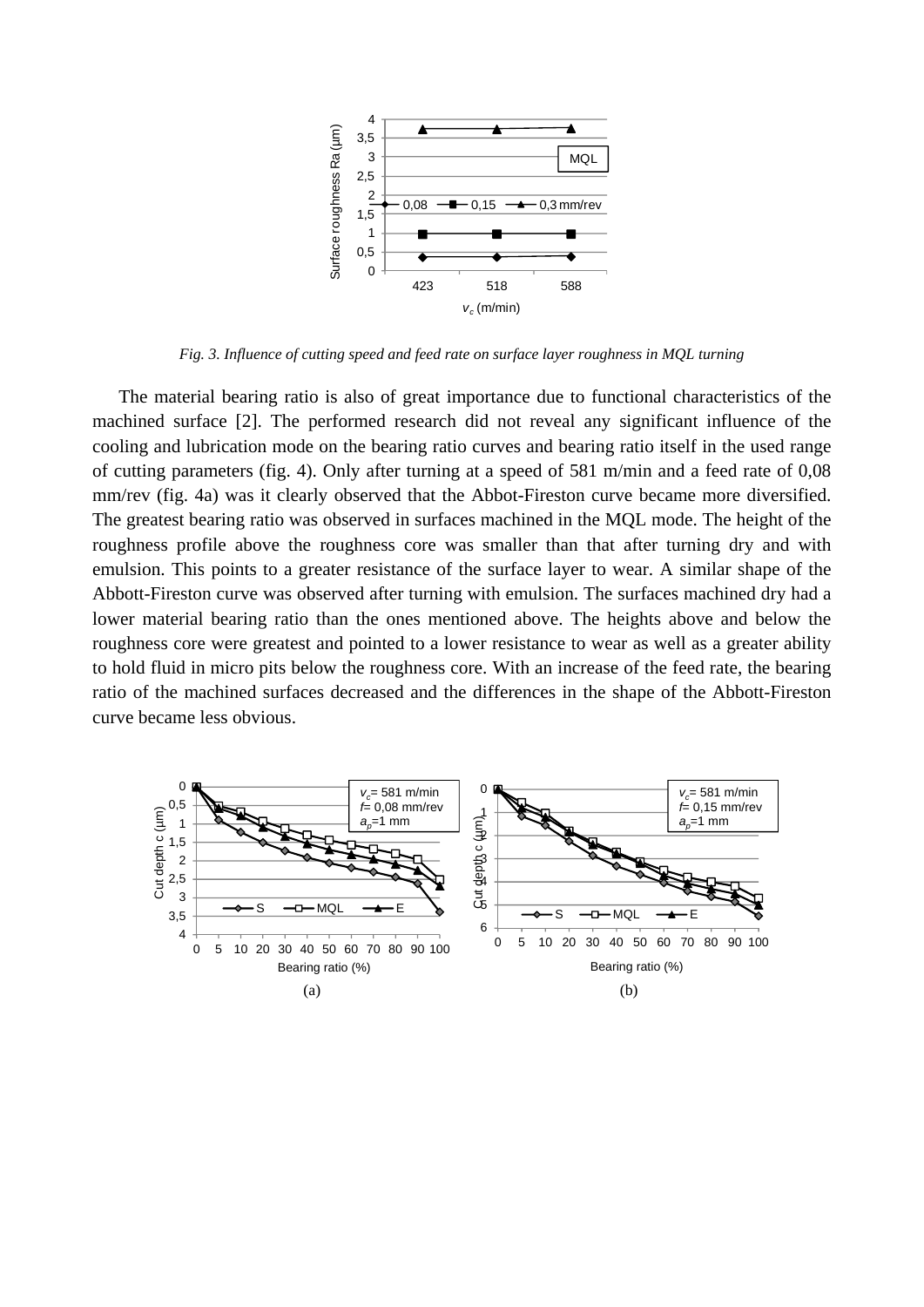

*Fig. 4. Influence of cooling and lubrication mode on bearing ratio curve, (a) f=0,08 mm/rev; (b) f=0,15 mm/rev; (c) f=0,30 mm/rev)* 

The research showed that in the used cooling and lubrication conditions of the cutting zone, the influence of the cutting speed and feed rate on the Abbott-Firestone curve and bearing ratio was similar. The cutting speed did not significantly influence the bearing ratio. An increase in the feedrate caused the Abbott-Firestone curves to diversify in terms of their shape and bearing ratio, which became worse. The dependence of the bearing ratio of the machined surface on the cutting speed and feedrate in MQL turning is presented in fig. 5.



*Fig. 5. Influence of cutting speed (a)and feed rate (b)on bearing ration curve of roughness profile after MQL turning* 

#### **4. Conclusions**

The performed research has revealed that the influence of the cooling and lubrication mode on the geometrical structure of surfaces machined at a wide range of cutting speeds is limited and depends on the used cutting speed and federate values. This may result from hindered access of the cooling and lubricating medium to the cutting zone.

In the used range of cutting parameters, the lowest roughness value was observed on surfaces machined in the MQL mode, after dry turning and finally after machining with emulsion. As the feed rate increased, the action of the cooling and lubricating medium increased as well. So did the differences in the roughness values, depending on the cooling and lubricating mode.

The greatest influence on the surface roughness was exerted by the feed rate whereas the influence of the cutting speed on the same parameter was insignificant.